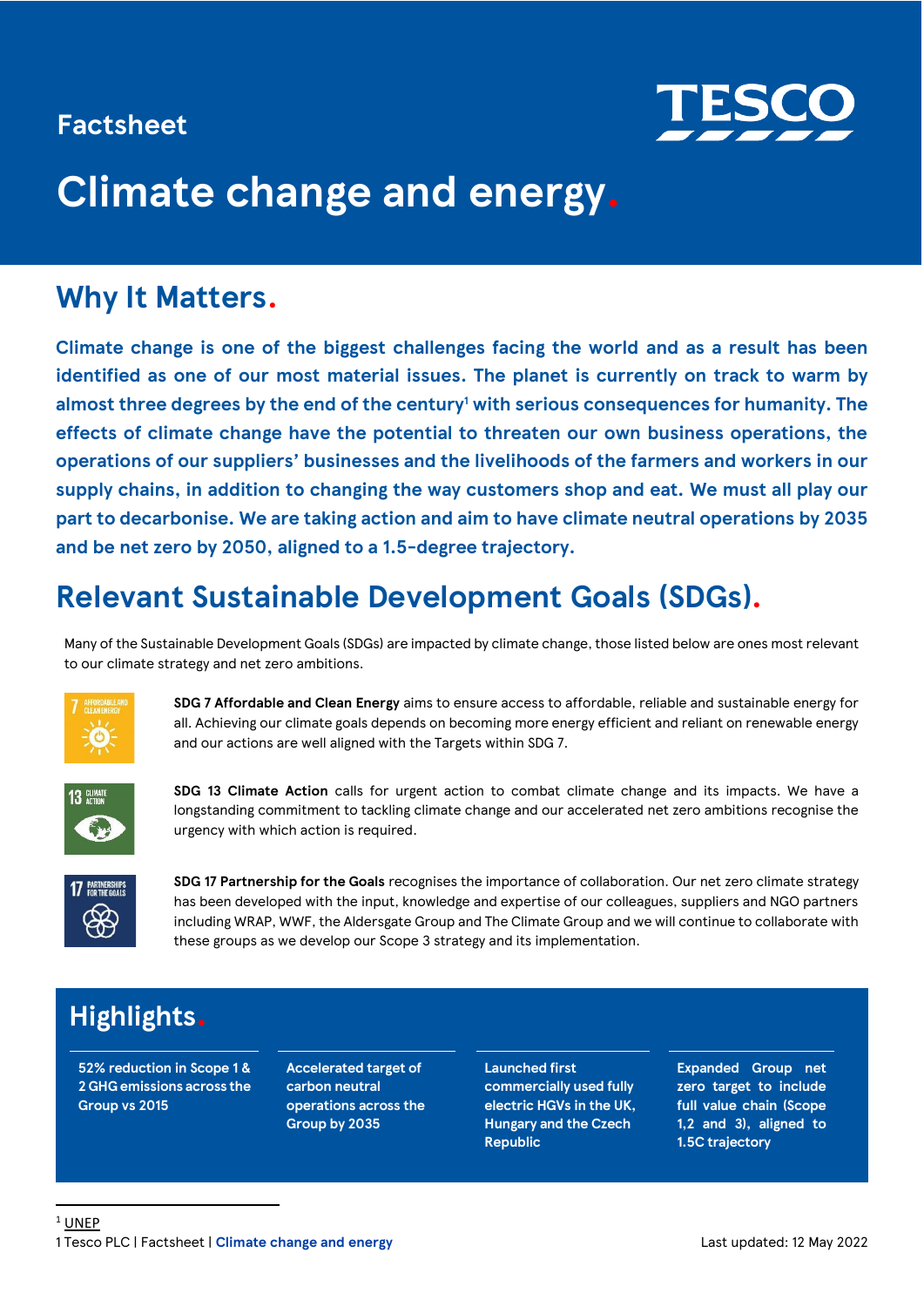### **Our Approach.**

**In September 2021 we announced we will be carbon neutral in our Group operations by 2035 and extended our commitment to be net zero across our value chain, aligned to a 1.5-degree trajectory by 2050, covering all indirect Scope 3 emissions.** 

This builds on our leading approach to tackling climate change since 2009 when we became the first business globally to set an ambition of net zero by 2050. Our refreshed commitments are informed by updating our Group carbon footprint to align with new methodology developments and the inclusion of new data points such as deforestation and land conversion.

Through this process, we have been able to identify our material emissions hotspots throughout our full value chain. Having switched to **100% renewable electricity in 2020**, our own operations emissions (Scope 1 and 2) now come primarily from refrigeration, heating and transport, but the majority of our total footprint, more than 90%, is in our value chain (Scope 3) where we can influence but not directly control. Our 2019/20 carbon footprint covering Scope 1, 2 and 3 emissions is summarised below.

#### Our total emissions footprint



To reach our ambitions, our climate strategy will focus on continuing our work to decarbonise our own operations, whilst modelling decarbonisation interventions to address key hotspots throughout our value chain. Our value chain modelling will be concluded in 2022/23 and support the revalidation of our **expanded Science Based Targets (SBTs**).

### **Scope 1 emissions**

Our Group Scope 1 emissions account for around 1 million tonnes of  $CO<sub>2</sub>$  equivalent (tCO<sub>2</sub>e). We are taking action to transform our processes and operations towards a low carbon future. We are:

- − **Reducing emissions from logistics and home delivery vans** by maximising fuel efficiency across load, route planning and driver behaviour. We have installed Lightfoot® telematics in our home delivery vans and continued to use Fleetboard in our distribution fleet. Both systems improve driver efficiency and Miles Per Gallon (MPG), with our home delivery vans reporting a 7% saving in MPG.
- Switching to decarbonised transport by pledging to the [Clean Van Commitment](https://www.globalactionplan.org.uk/clean-air/clean-van-commitment) an[d EV100,](https://www.theclimategroup.org/ev100) aiming to have a fully electric UK home delivery fleet by 2028. So far, we have rolled out almost 50 electric vans.
- − **Addressing transport emissions associated with our distribution fleet**, trialling fuel alternatives while working directly with manufacturers on even more sustainable long-term solutions. This year we launched the UK's first commercially used fully electric heavy goods vehicles (HGVs), replacing around 65,000 diesel-fuelled road miles with electricity, removing 87.4 tonnes of CO<sub>2</sub>e per year. We also have similar vehicles serving our businesses in Hungary and the Czech Republic.
- − **Addressing emissions from heating, ventilation and air conditioning (HVAC)** by trialling low carbon alternatives to gas boilers, such as heat pumps and heat reclaim systems.
- − **Improving refrigeration efficiency and reducing refrigerant emissions** in our stores and distribution centres by installing aerofoil technology and switching to natural refrigerant systems that have significantly lower emissions and lower leakage rates.

### **Scope 2 emissions**

In our baseline year 2015, grid electricity accounted for 65% of our own operations carbon footprint and so we developed our renewable electricity transition roadmap towards reducing our demand and switching to **100% renewable electricity** by 2030. Having made accelerated progress against this roadmap and following the sale of our Asia and Poland businesses in 2020/21, we achieved our goal of 100% renewable electricity across the Group ten years early. We have:

- − **Installed solar panels and wind turbines** at our stores and depots to generate renewable electricity on-site.
- − Signed one of the largest unsubsidised **Power Purchase Agreement (PPA)** portfolios in the UK, which is generating 26% additional contracted electricity, and therefore helping to green the UK National Grid.

**Read more about how we are improving our operations to reduce our impact [here.](https://www.tescoplc.com/sustainability/planet/climate-change/)**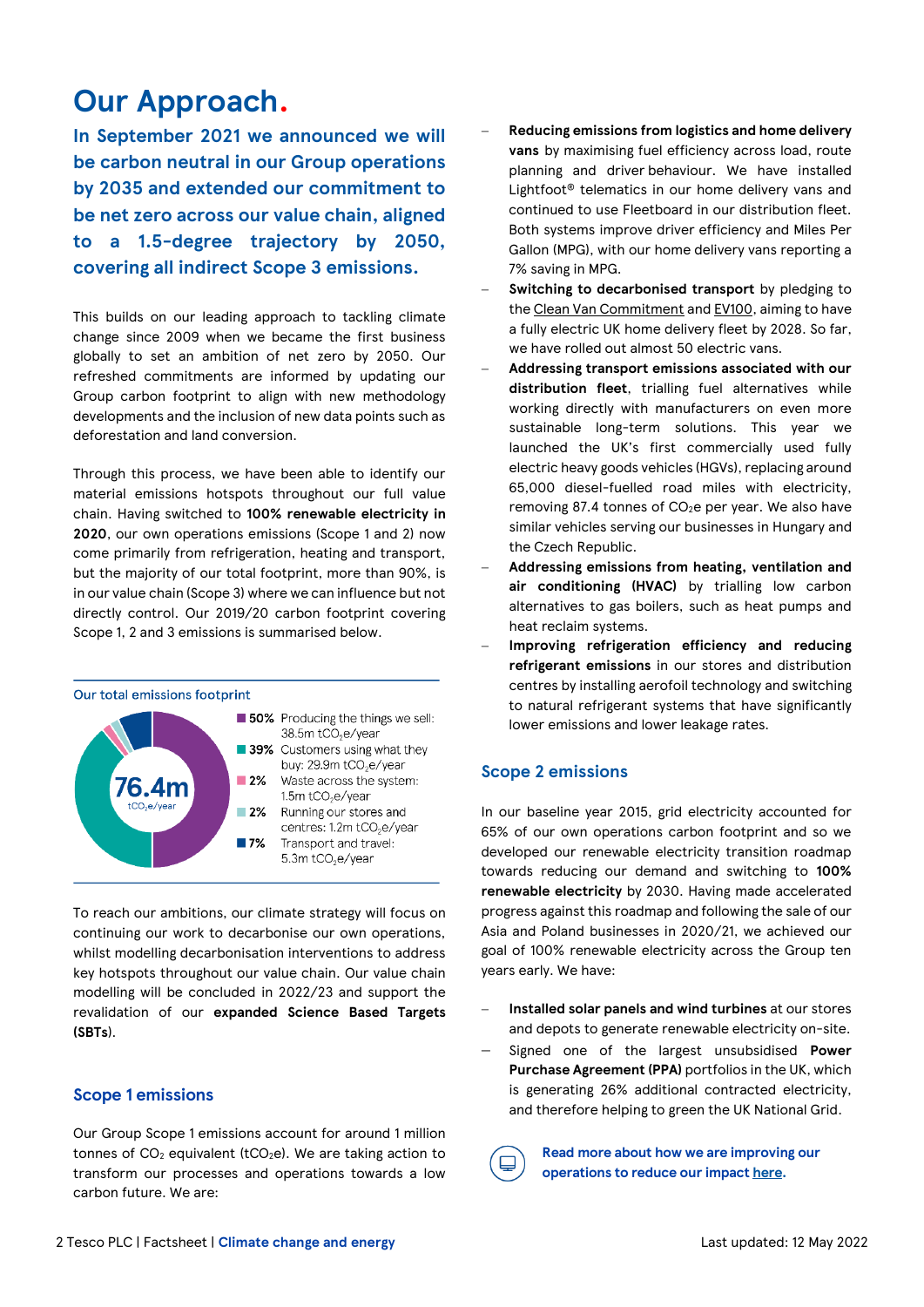### **Scope 3 emissions**

More than 90% of our overall footprint lies within our upstream and downstream supply chain, comprising our indirect Scope 3 emissions. We have set new SBTs in line with a 1.5°C trajectory that are currently being validated by th[e Science Based Target Initiative](https://sciencebasedtargets.org/) (SBTi) and will shortly be publishing our end-to-end roadmap to net zero, detailing the key actions that we will take to achieve our ambition. This roadmap will build upon our existing actions, including:

- − **Updating our total footprint** and identifying our emission hotspots in order to model the impact over time of different interventions in terms of greenhouse gas (GHG) emissions reduction and cost.
- − **Engaging our suppliers on our decarbonisation roadmap,** requesting that all of our first-tier suppliers across Tesco Group report on emissions, working with our supplier partners to co-design our decarbonisation pathways.
- − **Developing our carbon sequestration strategy** to help us manage our residual emissions.
- − **Rolling out the UK's largest supermarket network of electric vehicle (EV) charging stations** with [Volkswagen and Podpoint,](https://www.volkswagen.co.uk/en/electric-and-hybrid/partnerships/tesco.html) to help our customers switch to electric cars.
- − **Taking cross-industry action to improve climate outcomes** by partnering with [WRAP,](https://wrap.org.uk/taking-action/food-drink/initiatives/courtauld-commitment) [WWF,](https://www.youtube.com/watch?v=RcgeBhD-Yac&feature=emb_title) the [Aldersgate](https://www.aldersgategroup.org.uk/?_sm_au_=iVVQT0F7H1VHWMMH) Group, and [The Climate Group,](https://www.theclimategroup.org/) among others.
- − **Supporting positive public policy on climate goals**  such as the UK's net zero by 2050 ambition and accelerating the UK's ban on internal combustion engine vehicle sales to 2030**.**

#### **TCFD**

In 2017, we became signatories of the **Taskforce on Climate-related Financial Disclosure (TCFD**) and since then we have been implementing the recommendations of the TCFD and embedding it in strategic decision making.

Our priorities in 2022/23 will include further developing our internal capabilities in climate-related scenario modelling through our partnership with Risilience, part of the Centre for Risk Studies at the University of Cambridge Judge Business School. This partnership will enable us to better understand and disclose the economic and environmental impact of climate related risks and opportunities that we face and model different mitigation scenarios for the most emission-intensive areas of our business, and how these support our larger sustainability agenda for the Group.



**See our TCFD report in our latest Annual Report and Financial Statement [here.](http://www.tescoplc.com/ar22)**

#### **Climate integration**

We are strengthening governance and processes throughout our business to further integrate sustainability and embed climate risk. This follows on from the elevation of climate change as a standalone principal business risk last year. In 2022 we launched our Group Climate Committee. Chaired by the Group Chief Product Officer, our Executive climate sponsor, the Committee is responsible for maintaining oversight of progress made against our interim decarbonisation milestones, and for holding the business to account for delivery of the operational and supply chain decarbonisation roadmaps.

Recognising the importance of climate change, in 2022 we introduced ESG metrics into our remuneration policy. The Performance Share Plan (PSP) now includes carbon reduction targets aligned with our commitment to be carbon neutral in our own operations by 2035.



#### **Read more about our Executive remuneration in our latest Annual Report and Financial Statement [here.](http://www.tescoplc.com/ar22)**

In 2020 we launched the first of our sustainability-linked finance products, and we have continued to strengthen this area throughout the course of this year. Our product suite now includes:

- − **Revolving Credit Facility** signed in September 2020, with interest linked to the achievement of three ambitious environmental targets, comprising GHG emission reduction, renewable energy and food waste.
- − **First retailer to launch a sustainability-linked bond** (€750m), with the coupon linked to our Scope 1 and 2 emissions reduction performance. In October 2021, we became the 4<sup>th</sup> company to issue a Sterling sustainability-linked bond (£400m), again linked to our Scope 1 and 2 emissions reduction target.
- − Scaling up the **UK's first sustainability-linked supply chain finance programme**, to bolster engagement across our broader supply base, particularly SMEs, in carbon reporting and science-based target setting to drive delivery towards net zero.

**Read more about our sustainable financing [here.](https://www.tescoplc.com/investors/debt-investors/sustainablity-linked-financing/)**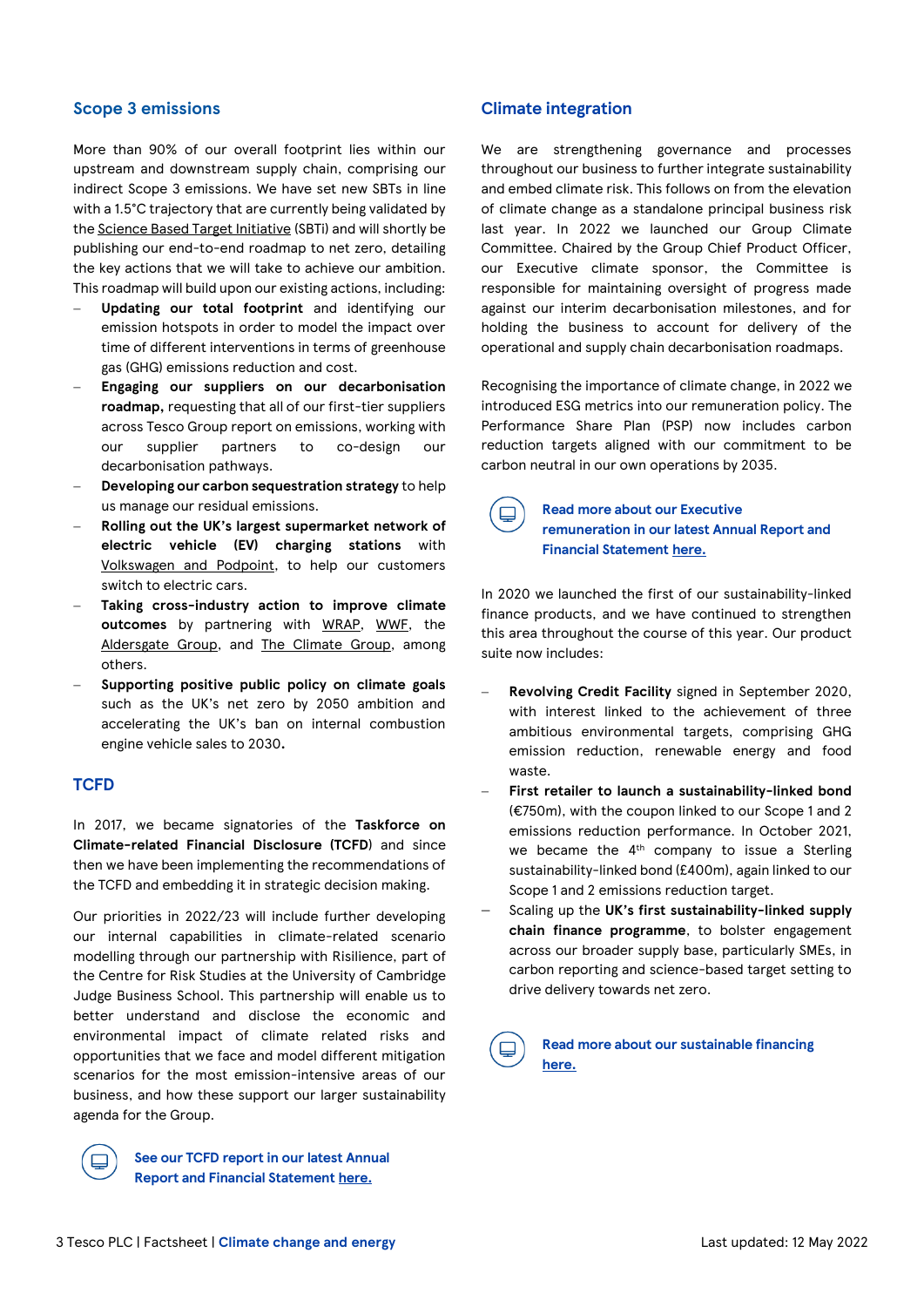## **Awards and Benchmarks.**

### **CDP Climate**

Tesco participates in the annual CDP survey relating to climate change and in the latest 2021 assessment, we achieved a 'B-' score. Our CDP response can be found here. We have been engaging with the CDP to better understand their scoring criteria and expect to improve in 2022 when some of our more recent activity, including our new climate ambitions launched in September 2021, will be taken into account.

### **Terra Carta Seal**

Terra Carta Seal recognises global corporations that are demonstrating their commitment to, and momentum towards, the creation of genuinely sustainable markets. Tesco was awarded the Terra Carta Seal for leading the retail industry in transitioning towards a net zero future.

### **ACT Deals of the Year Awards 2021**

Tesco won in three categories at the annual Association of Corporate Treasurers 2021 Deals of the Year awards: Best Bond under £750m for our first sustainability linked bond, Best ESG deal and Overall Deal of the Year award for our sustainability-linked supply finance programme.

### **Performance.**

For both energy and emissions data, we have included all major subsidiaries within the Group measures and have included all UK-based subsidiary operations within our consolidated UK disclosures.

**Group data**

| <b>Commitment</b>                                                                                 | <b>KPIs</b>                                                                                                                                                                                                                           | 2018/19 | 2019/20 | 2020/21                                | 2021/22                                             |
|---------------------------------------------------------------------------------------------------|---------------------------------------------------------------------------------------------------------------------------------------------------------------------------------------------------------------------------------------|---------|---------|----------------------------------------|-----------------------------------------------------|
| <b>Climate neutral</b><br>across our<br>operations by 2035,<br>aligned to a 1.5<br>degree pathway | Percentage reduction of Scope<br>1 and 2 market-based<br>greenhouse gas emissions<br>across the Group (baseline<br>2015/16                                                                                                            | $-41%$  | $-49%$  | $-54%$                                 | $-52\%$ <sup>o (a)</sup>                            |
| Source 100% of<br>our electricity<br>from renewable<br>sources by 2030                            | Percentage electricity from<br>renewable sources: Proportion of<br>contractually committed volumes<br>from Grid PPAs and on-site<br>generation as a percentage of<br>energy consumption at a Group<br>level ('contracted additional') | 81%     | 84%     | 100% (21%<br>contracted<br>additional) | 100% (26%<br>contracted<br>additional) <sup>o</sup> |

◊ Deloitte LLP was engaged to provide independent limited assurance over the selected climate data. Further information on page 8.

(a) This year we reduced our Scope 1 and 2 GHG emissions vs 2015/16 by 52%. Our 2021/22 reduction was lower than the previous year, primarily due to 2020/21 being an unprecedented year with COVID-19 restrictions impacting our business operations. This resulted in a reduction in energy consumption and subsequently emissions. As we fully resumed our operations in 2021/22 and our grocery home delivery continued to grow, our energy consumption increased, albeit still below pre-pandemic levels.





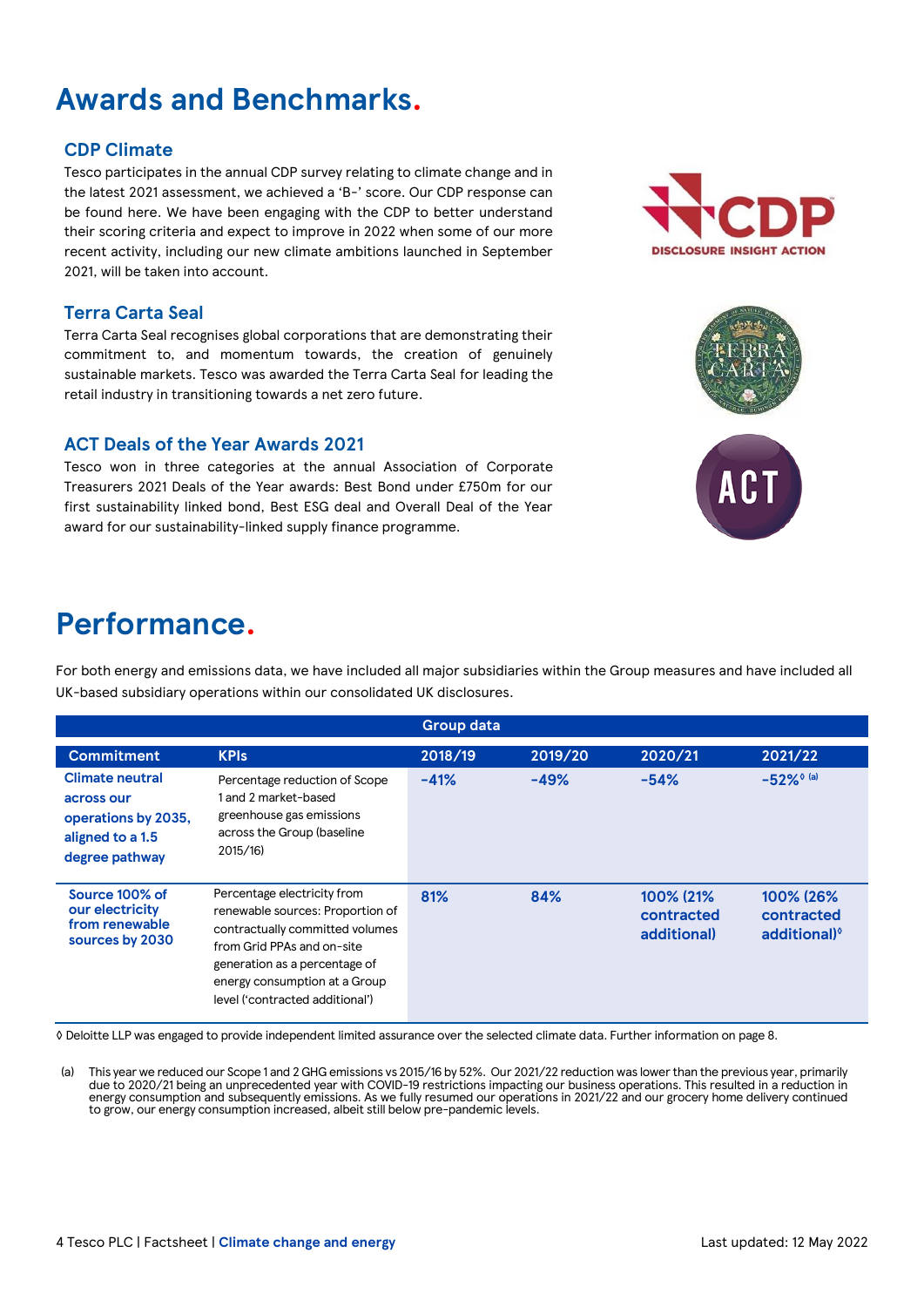| <b>Group GHG emissions data</b>                                                         |                            |           |           |           |                            |
|-----------------------------------------------------------------------------------------|----------------------------|-----------|-----------|-----------|----------------------------|
| tCO <sub>2e</sub>                                                                       | 2015/16<br><b>baseline</b> | 2018/19   | 2019/20   | 2020/21   | 2021/22                    |
| Scope 1                                                                                 | 1,240,871                  | 1,117,480 | 1,105,183 | 1.053.131 | 1,110,098 <sup>6 (a)</sup> |
| <b>Scope 2 (Market-based)</b><br>method)                                                | $1,095,671^\circ$          | 256,446   | 81.531    | 13.631    | $16,107^{\circ (b)}$       |
| <b>Scope 2 (Location-based</b><br>method)                                               | 1,657,316 <sup>°</sup>     | 995.543   | 859.583   | 718,222   | 642,337°                   |
| Scope 1 and 2 (Market-based)<br>Total                                                   | 2,336,542                  | 1,373,926 | 1.186.714 | 1.066.762 | 1,126,205                  |
| Scope 1 and 2 carbon intensity<br>$(kg CO2e/sg. ft. of stores and$<br>DC <sub>s</sub> ) | 26.29                      | 15.85     | 13.24     | 11.63     | $12.16^{\circ}$            |
| Selected Scope 3(c)                                                                     | 684.079                    | 624,752   | 557,111   | 471.195   | 593,405 <sup>°</sup>       |

◊ Deloitte LLP was engaged to provide independent limited assurance over the selected climate data. Further information on page 8.

(a) Scope 1 emissions increased in 2021/22 vs last year due to increased transport related emissions as COVID-19 restrictions eased and reflecting some methodology improvements in our data collection. Compared to pre-pandemic emissions, we have seen an increase as a result of the substantial growth in our online operation, especially in the UK.

- (b) All core operations and UK-based subsidiaries run on 100% renewable electricity (grid and onsite generation) and across the Group >99.5% of our electricity is renewable. Our Scope 2 emissions in 2021/22 came from international sourcing and subsidiary offices and some district heating in Central Europe.
- (c) Scope 3 disclosure includes: Third-party logistics that Tesco would otherwise fulfil; transmission and distribution losses and well-totank; business travel and water consumption. We are currently developing our end-to-end roadmap to net zero that will inform our reporting of Scope 3 emissions going forwards. We have been able to access new data relating to our third-party fuel consumption which has enabled an improvement in the way we calculate the associated emissions, using total mileage multiplied by the average MPG for each third-party supplier.

|                                              | <u>IUK GH</u> G emissions data |           |           |           |             |
|----------------------------------------------|--------------------------------|-----------|-----------|-----------|-------------|
| tCO <sub>2e</sub>                            | 2015/16<br><b>baseline</b>     | 2018/19   | 2019/20   | 2020/21   | 2021/22     |
| Scope 1                                      | 974,764                        | 913,331   | 905,053   | 880,039   | 936,257     |
| <b>Scope 2 (Market-based</b><br>method)      | 776,807                        | 25.205    | 0         | 0         | $\mathbf 0$ |
| Scope 1 and 2 (Market-based)<br><b>Total</b> | 1,751,572                      | 938,536   | 905.053   | 880,039   | 936.257     |
| <b>Selected Scope 3</b>                      | 501,344                        | 449.718   | 400.462   | 332,719   | 432,180     |
| <b>TOTAL</b>                                 | 2,252,915                      | 1,388,254 | 1,305,515 | 1.212.758 | 1,368,437   |

Our UK emissions contribute around 80% towards our Group emissions and as stated above, our 2021/22 performance was impacted by COVID-19 restrictions easing and normal operations resuming. Emissions were up slightly on pre-pandemic levels due to business growth including an increase in distribution fuel use.

| <b>Group Energy Consumption (GWh)</b>                             |                     |         |         |         |         |
|-------------------------------------------------------------------|---------------------|---------|---------|---------|---------|
|                                                                   | 2015/16<br>baseline | 2018/19 | 2019/20 | 2020/21 | 2021/22 |
| <b>Total Energy Consumption</b><br>(excluding f-gas and biofuels) | 6.823               | 6.580   | 6.443   | 6.089   | 6.263   |
| <b>Total Renewable Consumption</b>                                | $\mathbf 0$         | 2.676   | 3.021   | 2.836   | 2,773   |
| <b>Total Non-Renewable</b><br><b>Consumption</b>                  | 6.823               | 3.905   | 3.422   | 3.253   | 3,491   |

We saw an exceptional drop in energy consumption in 2020/21 as a result of COVID-19 restrictions and operational measures. As those measures have eased during 2021/22, our energy consumption has increased, albeit still improved vs pre-pandemic (2019/20) consumption. Total renewable consumption, which relates directly to our electricity use which is 100% renewable, reduced in 2021/22 vs prior years as we have reduced our electricity consumption year-on-year through energy efficiency measures. Our non-renewable energy increase since 2019/20 is reflective of business growth during that time, including an increase in distribution fuel use linked to a rise in home delivery.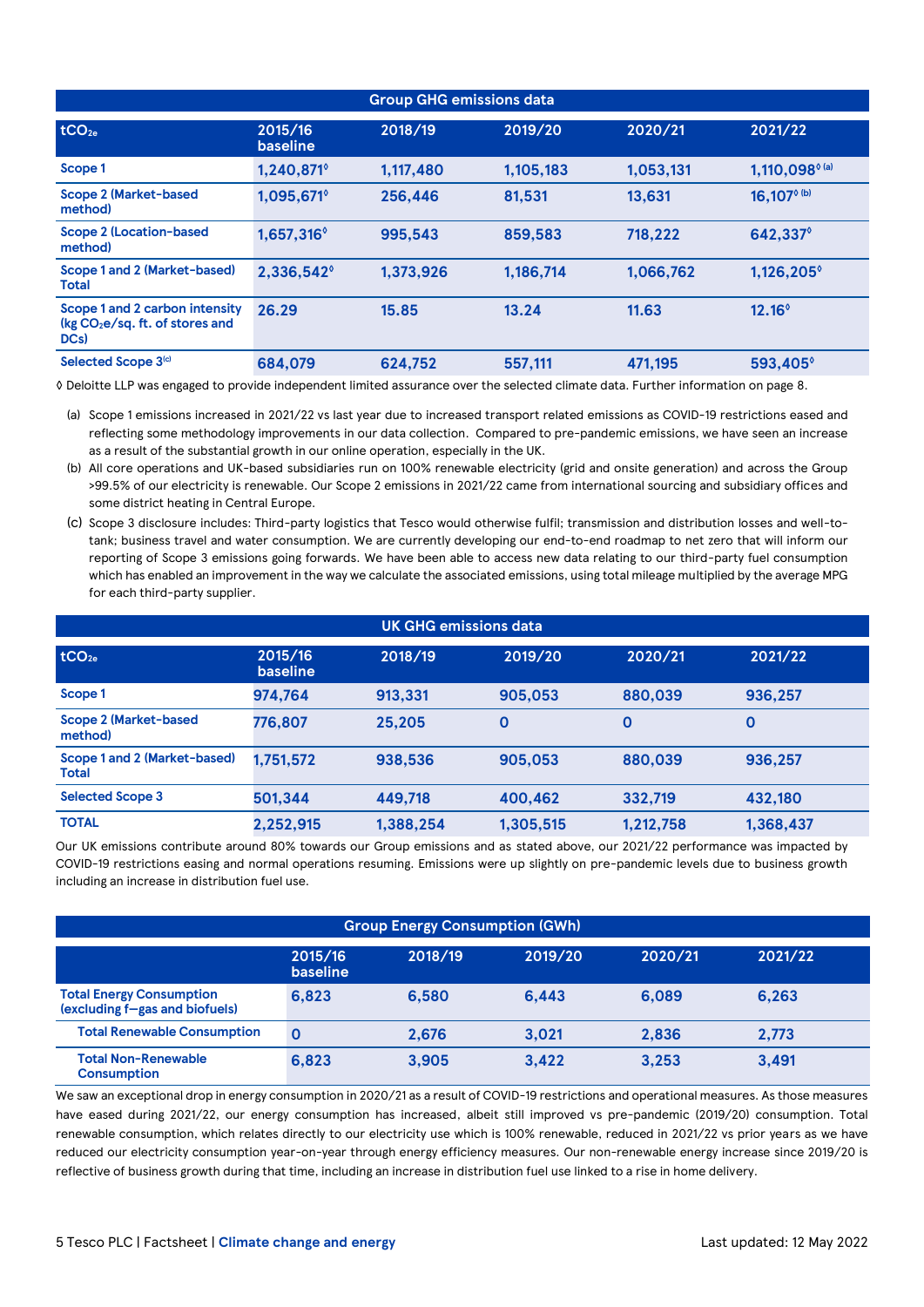| <b>UK Energy Consumption (GWh)</b>                                |                     |         |         |         |         |
|-------------------------------------------------------------------|---------------------|---------|---------|---------|---------|
|                                                                   | 2015/16<br>baseline | 2018/19 | 2019/20 | 2020/21 | 2021/22 |
| <b>Total Energy consumption</b><br>(excluding f-gas and biofuels) | 5.502               | 5.366   | 5.306   | 5.037   | 5,203   |

UK energy performance mirrors Group total energy year-on-year performance trends. Please see above for commentary.

### **Retired KPIs.**

With the announcement of our ambition to be carbon neutral across our Group operations by 2035 and net zero across our full value chain, aligned to 1.5 degrees, by 2050, we took the opportunity to complete a comprehensive review of our climate related KPIs. Following this review we identified that the following KPIs were no longer relevant and will be retired from 2021/22 onwards.

| <b>KPIs</b>                                                                                                                          | <b>Closing commentary</b>                                                                                                                                                                                                                                                                                                     |  |  |  |
|--------------------------------------------------------------------------------------------------------------------------------------|-------------------------------------------------------------------------------------------------------------------------------------------------------------------------------------------------------------------------------------------------------------------------------------------------------------------------------|--|--|--|
| Absolute UK greenhouse gas (GHG)<br>emissions (Scope 1 and 2 market-based)<br>$(2015/16 \text{ baseline } 1,751,572 \text{ tCO}_2e)$ | We continue to measure and report our absolute GHG emissions<br>from our UK business as part of our mandatory GHG reporting<br>obligations (see GHG emissions table above), however with the<br>expansion of our commitment to be carbon neutral across the<br>Group, we rationalised our KPIs to focus on Group performance. |  |  |  |
| Percentage reduction in manufacturing<br>emissions from key suppliers vs 2015<br>baseline in the UK                                  | We are committed to achieving net zero emissions across our<br>value chain, aligned to a 1.5-degree trajectory by 2050, covering all<br>indirect Scope 3 emissions. Our KPIs for manufacturing and                                                                                                                            |  |  |  |
| Percentage reduction in agricultural<br>emissions from key suppliers in the UK                                                       | agricultural emissions measured only key suppliers and presented<br>challenges from a data collection perspective. As we develop our<br>decarbonisation plans, we will update our approach to Scope 3<br>reporting and produce KPIs that better reflect our strategy.                                                         |  |  |  |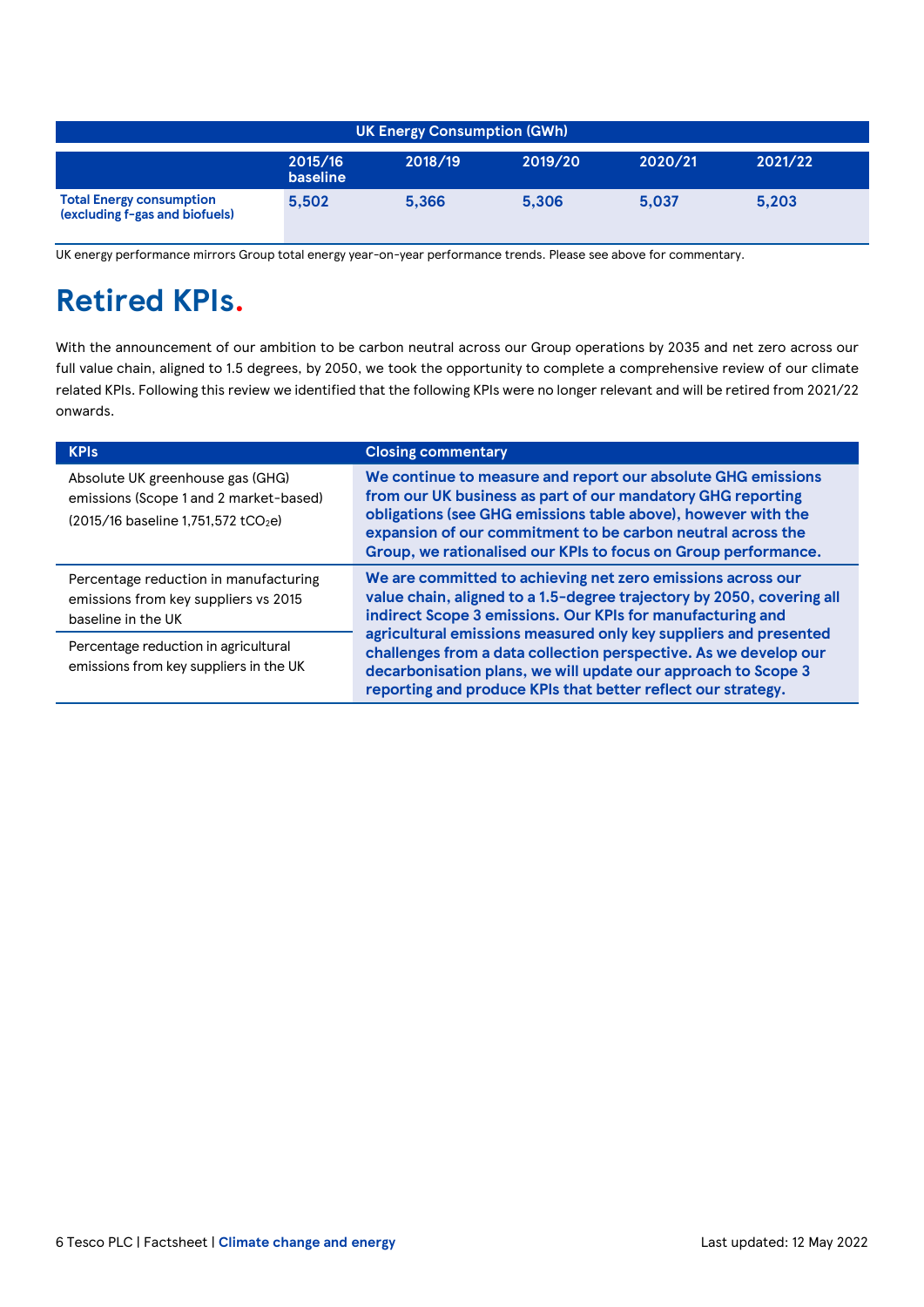### **Methodologies.**

### **How we measure our progress**

To track our climate change progress, we rely on science-based targets to guide our KPIs – this helps us calculate our percentage reduction in CO<sub>2</sub>e in line with climate science. Our carbon footprint is calculated using established frameworks set out by the [World Resources](http://www.wri.org/our-work/topics/climate)  [Institute](http://www.wri.org/our-work/topics/climate) (WRI) and World Business Council for [Sustainable Development](https://www.wbcsd.org/) (WBCSD) [Greenhouse Gas](https://ghgprotocol.org/)  [\(GHG\) Protocol](https://ghgprotocol.org/) – the internationally recognised standard for carbon reporting.

We follow an operational control approach in order to identify our reporting boundary.

### **Percentage reduction of Scope 1 and 2 (market-based) greenhouse gas emissions (baseline 2015/16) across the Group**

Our Scope 1 and 2 emissions cover the following sources across our international operations:

- − Scope 1 The direct GHG emissions that originate from Tesco owned or controlled assets. For example, emissions from gas and other fuel consumption in our stores, distribution centres and offices globally. We also include emissions from fuel consumption in Tesco owned and leased vehicles transporting the products that we sell. As well as energy, we also include emissions from refrigerant gas leakage from systems in our stores or our vehicles.
- − Scope 2 This includes the indirect GHG emissions from the generation of electricity and district heating which Tesco uses, in accordance with the Greenhouse Gas Protocol

### **Percentage electricity from 'additional' renewable sources**

We define 'additional' renewable sources as procuring energy in a way that creates new renewable generation rather than buying what is already accounted for via Renewable Energy Certificates (RECs). We consider this procurement approach to be highly credible as it contributes to the wider transition to a low carbon energy market.

We calculate this as the proportion of our total Group electricity demand that is attributed to either new Power Purchase Agreements (PPAs) or owned on-site renewable generation. This is expressed as a percentage.

### **Assurance.**

Deloitte LLP was engaged to provide independent limited assurance over the selected climate data highlighted in this report with a ◊ using the assurance standard ISAE 3000. Deloitte has issued an unqualified opinion over the selected data. Deloitte's full assurance statement is available at: [www.tescoplc.com/sustainability/reporting-hub](http://www.tescoplc.com/sustainability/reporting-hub)

## **Looking Ahead.**

We are currently in the process of validating our emissions reduction targets with the Science Based Targets Initiative (SBTi) for our own operations and supply chain, in alignment with a 1.5°C pathway. To support these targets, we will roll out a new Group Scope 3 strategy consisting of decarbonisation roadmaps and supply chain initiatives for emission hotspot areas, as well as supplier engagement plans to drive delivery, catalyse new sources of sustainable finance, and align reporting standards across our supplier base. Our decarbonisation pathways will be published later in the year and updated annually.

### **Targets**

- Scope 1 and 2 emissions reduction of 60% by 2025 and 85% by 2030 (vs 2015/16 baseline)
- − Carbon neutral across Group operations by 2035 and net zero across the supply chain by 2050, aligned to 1.5 degree trajectory.
- Fully electric Tesco UK home delivery fleet by 2028.

### **Read more about our approach**

#### **More Information**

[Our approach to climate change](https://www.tescoplc.com/sustainability/planet/climate-change/)

**Methodologies and assurance**

[Our carbon footprint methodology](https://www.tescoplc.com/media/758917/kpi-methodology_climate.pdf)

Deloitte [assurance statement](https://www.tescoplc.com/media/758924/tesco-plc-independent-assurance-report-2022-signed.pdf)